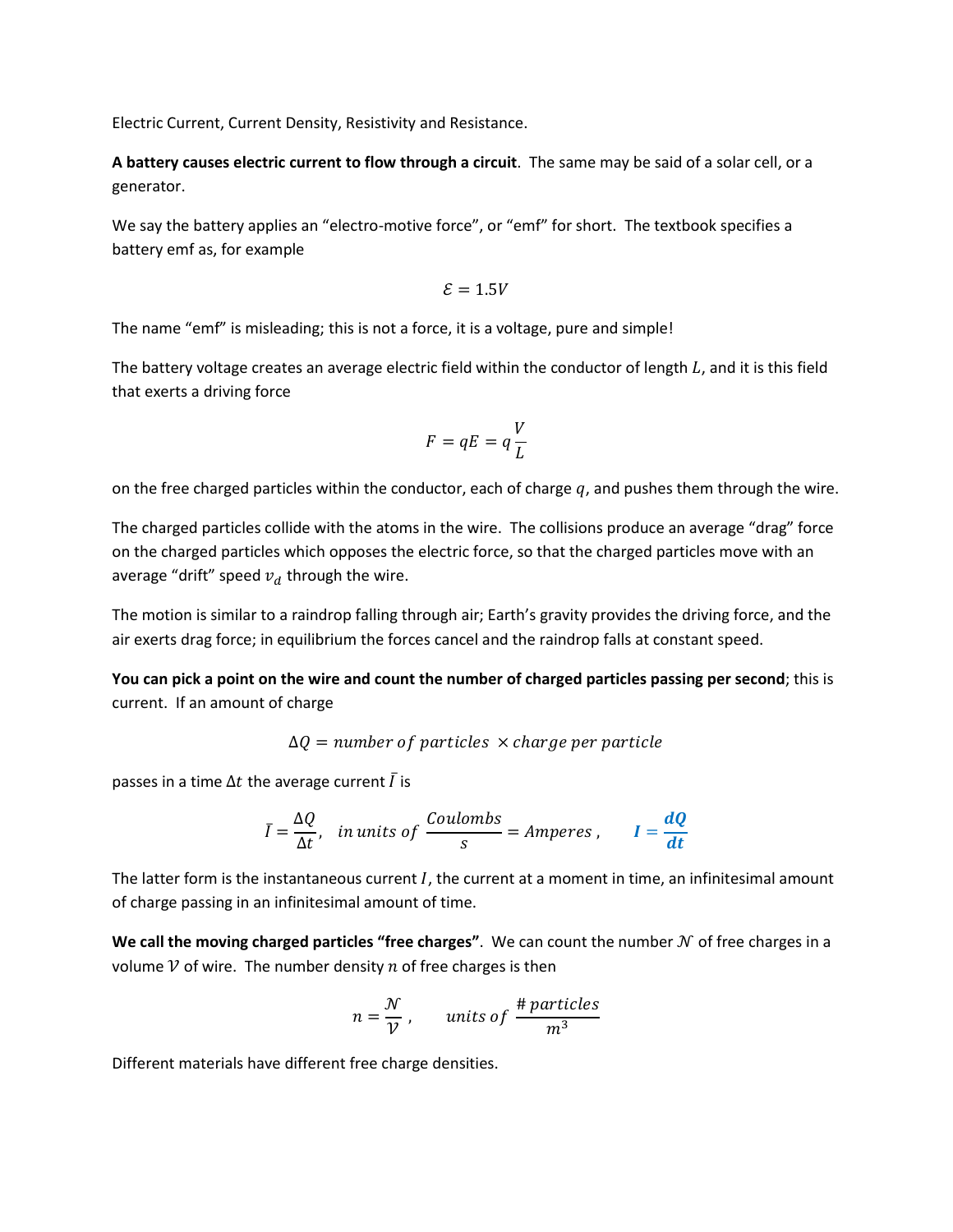**Current Density. Consider a current carrying wire of cross section**  $A$ **.** During a time  $\Delta t$  free charges move a distance

$$
d = v_d \Delta t
$$

The volume of charge that moves past a point is

$$
\mathcal{V} = Ad = Av_d \Delta t
$$

The number of free charges in the volume is *density*  $\times$  *volume* 

$$
\mathcal{N} = n\mathcal{V} = nAv_d\Delta t
$$

The amount of free charge in the volume is

$$
\Delta Q = q\mathcal{N} = qnAv_d\Delta t
$$

In terms of this  $\Delta Q$ , the current is

$$
\bar{I} = \frac{\Delta Q}{\Delta t} = qnAv_d \,, \qquad or \quad I = \frac{dQ}{dt} = qnAv_d
$$

Define current density  $J$  to be *current*  $\div$  wire cross section area

$$
J = \frac{I}{A} = nqv_d
$$
,  $\vec{J} = nq\vec{v}_d$ , in units of  $\frac{Amperes}{m^2}$ ,  $J = nqv$ 

**Example Y&F 25.1 calculates a typical current density and drift speed.** A copper wire has diameter d, free electron density *n*, and carries current  $I = 1.67 A$ .

$$
d = 1.02 \, \text{mm}, \qquad n = 8.5 \times 10^{28} \, \frac{e^-}{m^3}
$$

The current density *J* and the drift velocity  $v_d$  are

$$
A = \pi \left(\frac{d}{2}\right)^2, \qquad J = \frac{I}{A} = 2.04 \times 10^6 \frac{A}{m^2}, \qquad v_d = \frac{J}{nq} = 0.15 \frac{mm}{s}
$$

Does the current density seem enormous? If our wire had a cross section of  $1m^2$  it would carry 2 MA; thankfully our wire has a much smaller cross section.

Does the drift velocity seem more like the speed of a snail than an electron? For such a huge free electron density, even a small speed results in a mass migration, a strong current.

**Resistivity**  $\rho$ . An applied voltage V along a length of wire L creates an average electric field

$$
E=\frac{V}{L}
$$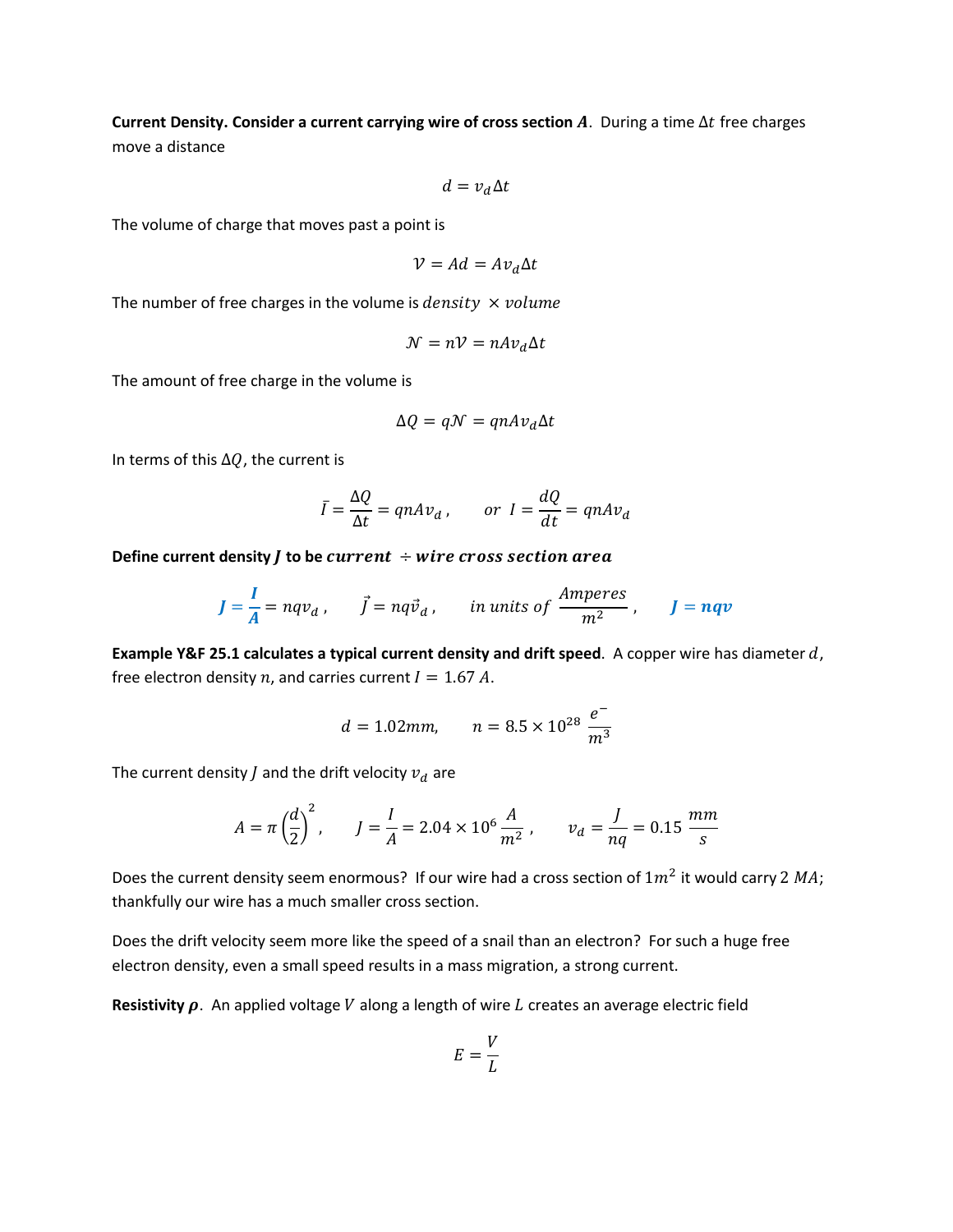If we compare wires made of different materials, say copper and aluminum, we find that for a given applied voltage, more current flows through the copper wire than the aluminum wire. We say the aluminum has a higher resistivity  $\rho$ .

**In a conductor the current and current density are proportional to the applied electric field**. The raindrop analogy helps us see this. The terminal speed  $v_d$  (downward drift speed) of a raindrop is reached when the air "drag" force  $F_{drag}$ , which is proportion to drift speed  $v_d$ 

$$
v_d \propto F_{drag}
$$

cancels the raindrop's weight, the "driving" force  $F_{drive}$ 

$$
F_{drive} = -F_{drag} ,\qquad \text{we conclude } v_d \propto F_{drive}
$$

from which we conclude that the drift speed is proportional to the driving force.

The same holds for an electron "falling" through a wire under the influence of the driving force, which in this case is the electric force

$$
F = qE
$$

We conclude that the current density is proportional to the strength of the electric field

since 
$$
v_d \propto F = qE
$$
, and since  $J \propto v_d$ , we have  $J \propto E$ 

The current and current density are inversely proportional to the resistivity

$$
J\propto\frac{1}{\rho}
$$

Double the resistivity and halve the current density.

From the above two proportion relations

$$
J \propto E, \qquad J \propto \frac{1}{\rho}
$$

we define resistivity to be simply

$$
J = \frac{E}{\rho}, \qquad \rightarrow \qquad \rho = \frac{E}{J}, \qquad \sigma = \frac{1}{\rho}
$$

We often work with the conductivity  $\sigma$ , the reciprocal of resistivity. The two measures are opposites.

In words, the resistivity is the ratio of electric field strength to current density; the resistivity tells you how strong  $E$  needs to be to produce a given  $J$ .

**Resistance R.** Writing the field as